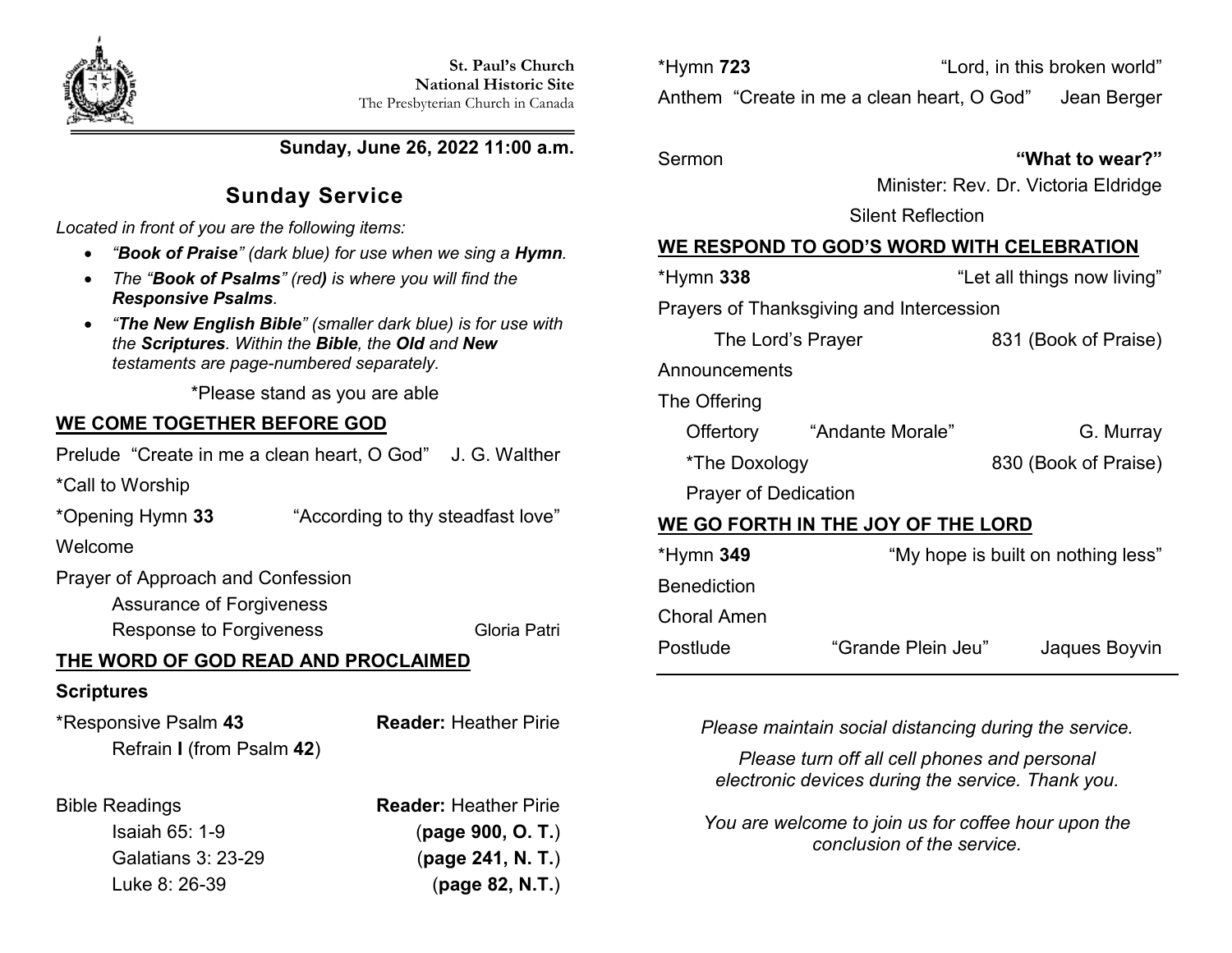#### **Land Acknowledgement**

St. Paul's is situated on the traditional territories of the Erie, Neutral, Huron-Wendat, Haudenosaunee, and Mississaugas. This land is covered by the Dish With One Spoon Wampum Belt Covenant, which was an agreement between the Haudenosaunee and Anishinabek to share and care for the resources around the Great Lakes. All peoples have been invited into this treaty in the spirit of peace, friendship and respect. We further acknowledge that this land is covered by the Between the Lakes Purchase, 1792, between the Crown and the Mississaugas of the Credit First Nation.

Land acknowledgments are essential as we move forward on a path to reconciliation and are guided by the Truth and Reconciliation Commission's 94 Calls to Action.

### **St. Paul's is an Inclusive and Affirming Congregation**

The church is called to be a welcoming, nurturing, loving and supportive community—a true church family. As affirmed by the 2021 General Assembly, all people whatever their sexual orientation or gender identity are equally beloved by God. The Session of St. Paul's endorses these truths and will strive to create a church where all people are included and affirmed.



*An automated external defibrillator is available in the hallway outside the office.*



**St. Paul's Presbyterian Church - A National Historic Site**  70 James Street South, Hamilton, Ontario L8P 2Y8 [www.stpaulshamilton.ca](http://www.stpaulshamilton.ca/) 905 522 279[2 info@stpaulshamilton.ca](mailto:info@stpaulshamilton.ca)

**St. Paul's Vision Statement St. Paul's Presbyterian Church is a Christian community in downtown Hamilton, embodying Jesus' acceptance and love of all people and supporting the growth of God's people in faith and service.**

| <b>Minister (Guest):</b>                             | Rev. Dr. Victoria Eldridge |
|------------------------------------------------------|----------------------------|
| <b>Clerk of Session:</b>                             | Jer Dubash                 |
| <b>Director of Music:</b>                            | <b>Blair Havers</b>        |
| Custodian:                                           | <b>Ruparain Sydney</b>     |
| <b>Office Administrator (Interim): Gordon Swenor</b> |                            |

### **WELCOME TO ST. PAUL'S**

We are glad you have come to worship God with us today, and hope you will experience the presence of Christ among us.

| <b>USHERS:</b> | North Aisle: Arlene Swenor |
|----------------|----------------------------|
|                | South Aisle: Heather Pirie |

**GREETER:** N/A